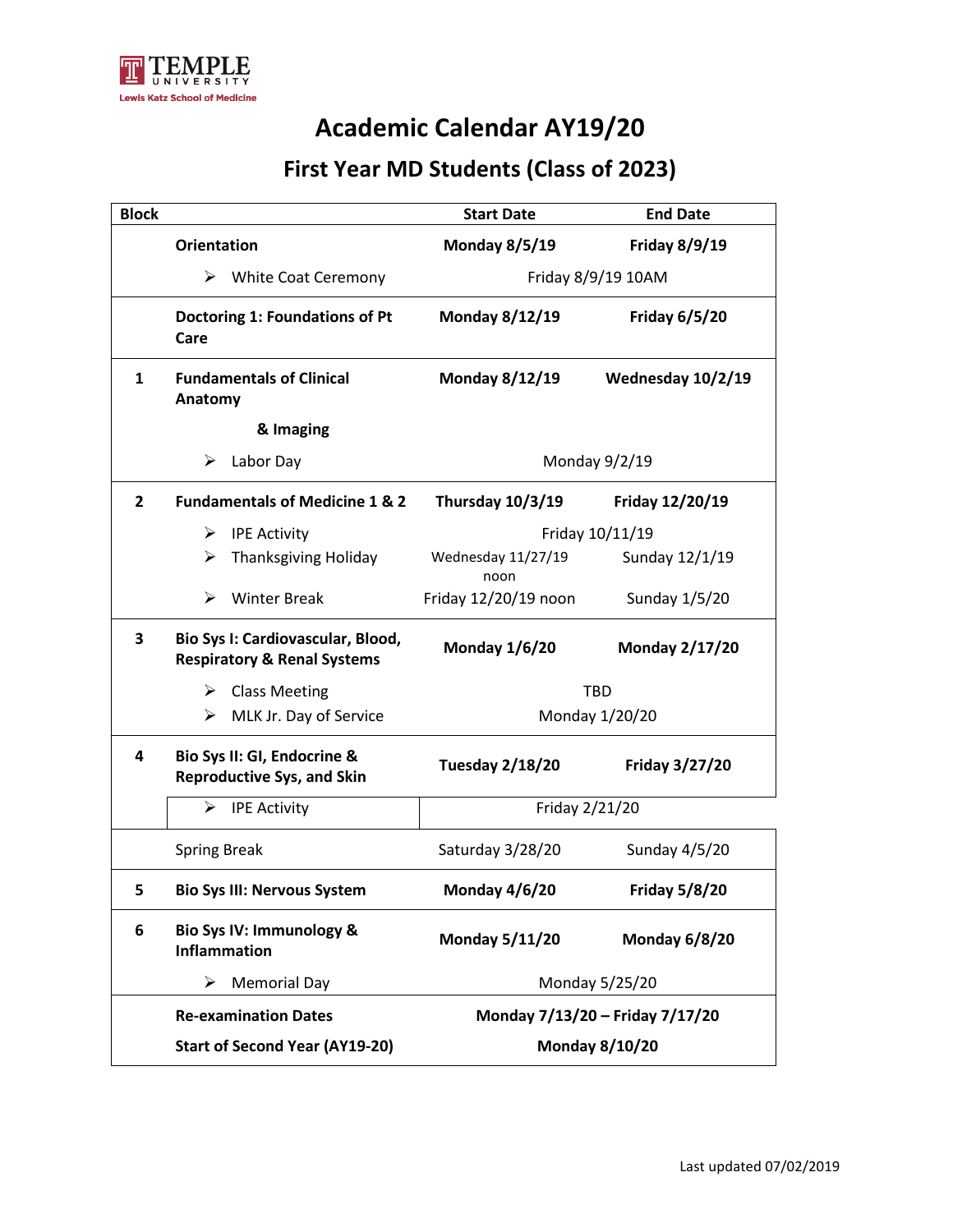

### **Second Year MD Students (Class of 2022)**

| <b>Block</b>   |                                                                                                     | <b>Start Date</b>           | <b>End Date</b>       |
|----------------|-----------------------------------------------------------------------------------------------------|-----------------------------|-----------------------|
|                | <b>Doctoring 2: Foundations of Pt Care</b>                                                          | Monday 8/12/19              | <b>Monday 3/16/20</b> |
| $\overline{ }$ | <b>Microbiology &amp; Infectious Diseases</b>                                                       | Monday 8/12/19              | Thursday 9/19/19      |
|                | <b>Class Meeting</b><br>➤                                                                           | Monday 8/12/19 8AM-10AM     |                       |
|                | ⋗<br>Labor Day                                                                                      | Monday 9/2/19               |                       |
| 8              | Diseases of the Cardiovascular,<br><b>Respiratory &amp; Renal Systems</b>                           | Friday 9/20/19              | Wednesday 11/13/19    |
| 9              | Diseases of the Endocrine,<br><b>Reproductive &amp; GI Systems</b>                                  | Thursday 11/14/19           | Wednesday 1/15/20     |
|                | ➤<br><b>IPE Activity</b>                                                                            | Friday 11/15/19             |                       |
|                | <b>Thanksgiving Holiday</b><br>➤                                                                    | Wednesday 11/27/19 noon     | Sunday 12/1/19        |
|                | Class Meeting: Year 3<br>➤<br>Curriculum                                                            | Friday $12/6/19$ noon - 2PM |                       |
|                | <b>Winter Break</b><br>➤                                                                            | Friday 12/20/19 noon        | Sunday 1/5/20         |
| 10             | <b>Diseases of the Nervous System</b><br>(Neurology, Psychiatry)                                    | Thursday 1/16/20            | <b>Monday 2/17/20</b> |
|                | <b>Class Meeting: Clerkships</b><br>➤                                                               | Friday 1/17/20 noon - 2PM   |                       |
|                | ➤<br>MLK Jr. Day of Service                                                                         | Monday 1/20/20              |                       |
|                | $\blacktriangleright$<br><b>IPE Activity</b>                                                        | Friday 2/7/20               |                       |
| 11             | Hematology/Oncology, Diseases of<br>the Musculoskeletal & Immune<br><b>Systems, and Dermatology</b> | <b>Tuesday 2/18/20</b>      | <b>Friday 3/20/20</b> |
|                | ➤<br>Third Year Lottery                                                                             | <b>TBD</b>                  |                       |
|                | NBME Comp Basic Sci Exam<br>⋗                                                                       | Friday 3/20/20              |                       |
|                |                                                                                                     |                             |                       |
|                | <b>USMLE Step 1 Study Period</b>                                                                    | Monday 3/23/20              | Sunday 5/3/20         |
|                | Deadline to take Step 1<br>➤                                                                        | Sunday 5/3/20               |                       |
|                | <b>Re-examination Dates</b>                                                                         | Monday 4/20/20 -            | <b>Friday 4/24/20</b> |
|                | <b>Third Year Prep Course (AY19-20)</b>                                                             | <b>Monday 5/4/20</b>        | <b>Friday 5/8/20</b>  |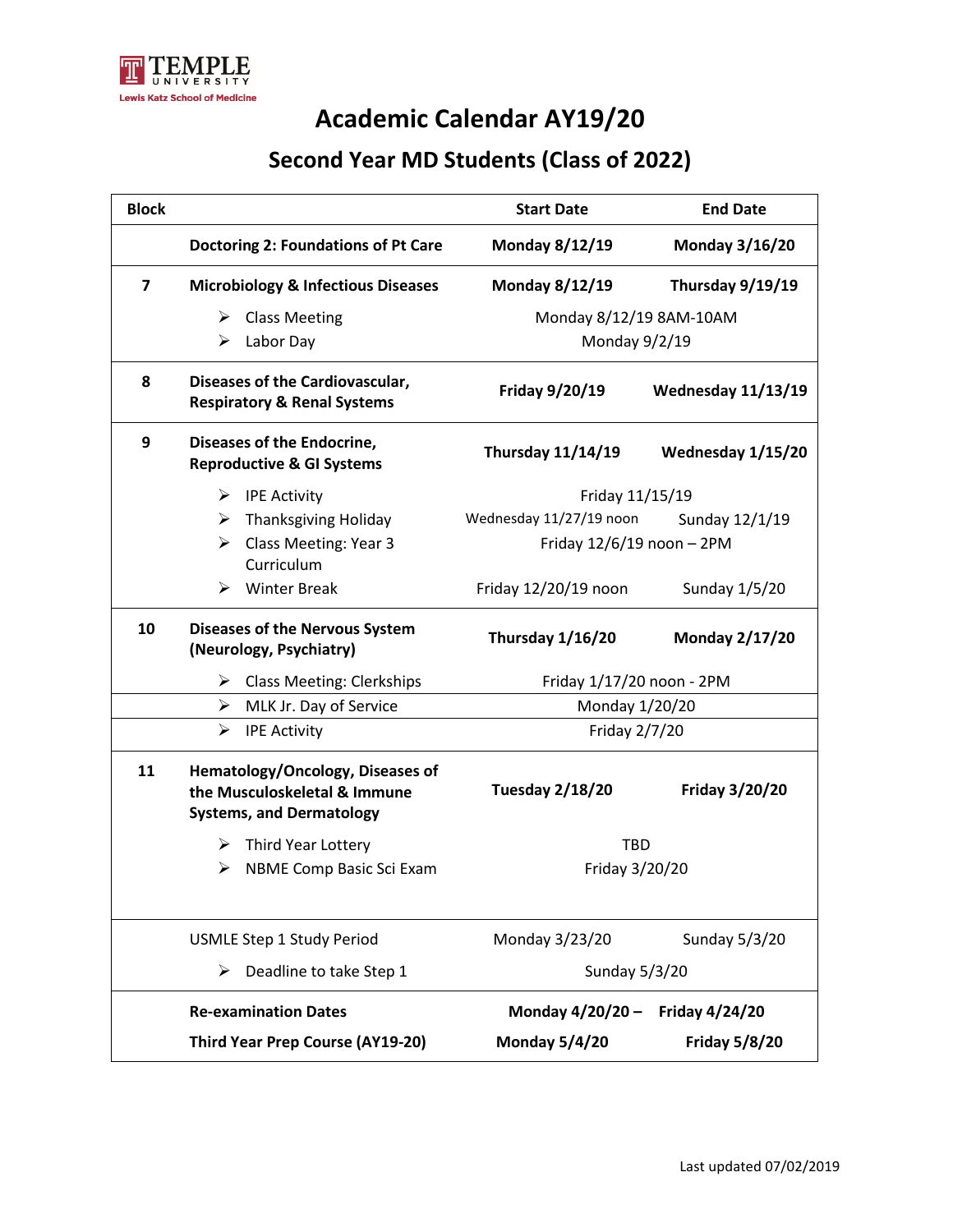

### **Third Year MD Students (Class of 2021)**

#### **GROUP A**

| <b>Block</b> |                     |                              | <b>Start Date</b>              | <b>End Date</b>       |
|--------------|---------------------|------------------------------|--------------------------------|-----------------------|
|              |                     | <b>Third Year Prep</b>       | <b>Monday 5/6/19</b>           | Friday 5/10/19        |
| A1 (6 weeks) |                     |                              | Monday 5/13/19                 | Friday 6/21/19        |
|              | ➤                   | <b>Memorial Day</b>          | Monday 5/27/19                 |                       |
|              | ⋗                   | Academic Friday              | Friday 6/14/19 9AM - 2PM       |                       |
| A2 (6 weeks) |                     |                              | <b>Monday 6/24/19</b>          | <b>Friday 8/2/19</b>  |
|              | ➤                   | Independence Day             | Thursday 7/4/19                |                       |
| A3 (6 weeks) |                     |                              | <b>Monday 8/5/19</b>           | Friday 9/13/19        |
|              | ➤                   | Academic Friday              | Friday 8/16/19 9AM - 2PM       |                       |
|              | ➤                   | Labor Day                    | Monday 9/2/19                  |                       |
| A4 (6 weeks) |                     |                              | Monday 9/16/19 Friday 10/25/19 |                       |
|              | ➤                   | Academic Friday              | Friday 10/11/19 9AM - 2PM      |                       |
| A5 (8 weeks) |                     |                              | <b>Monday 10/28/19</b>         | Friday 12/20/19       |
|              | ➤                   | <b>Vertical Classroom</b>    | <b>TBD</b>                     |                       |
|              | ⋗                   | <b>Thanksgiving Holiday</b>  | Thursday 11/28/19              | Sunday 12/1/19        |
|              | <b>Winter Break</b> |                              | Saturday 12/21/19              | Sunday 1/5/20         |
| A6 (8 weeks) |                     |                              | <b>Monday 1/6/20</b>           | <b>Friday 2/28/20</b> |
|              | ➤                   | Class Mtg: Residency         | Monday 1/6/20 8AM - 2PM        |                       |
|              | ➤                   | Academic Friday              | Friday 2/14/20 9AM - 2PM       |                       |
|              | ⋗                   | <b>Vertical Classroom</b>    | <b>TBD</b>                     |                       |
| A7 (8 weeks) |                     |                              | <b>Monday 3/2/20</b>           | <b>Friday 4/24/20</b> |
|              | ➤                   | 4 <sup>th</sup> Year Lottery | <b>TBD</b>                     |                       |
|              | ⋗                   | Academic Friday              | Friday 4/10/20 9AM - 2PM       |                       |
|              | <b>Study Break</b>  |                              | Monday 4/27/20                 | Sunday 5/10/20        |
|              |                     | Year 4 Begins (AY19-20)      | <b>Monday 5/11/20</b>          |                       |

#### **8 Week Blocks Divided into 4 Week Blocks**

| A5        | Part 1 | Monday 10/28/19 | Friday 11/22/19 |
|-----------|--------|-----------------|-----------------|
|           | Part 2 | Monday 11/25/19 | Friday 12/20/19 |
| A6        | Part 1 | Monday 1/6/20   | Friday 1/31/20  |
|           | Part 2 | Monday 2/3/20   | Friday 2/28/20  |
| <b>A7</b> | Part 1 | Monday 3/2/20   | Friday 3/27/20  |
|           | Part 2 | Monday 3/30/20  | Friday 4/24/20  |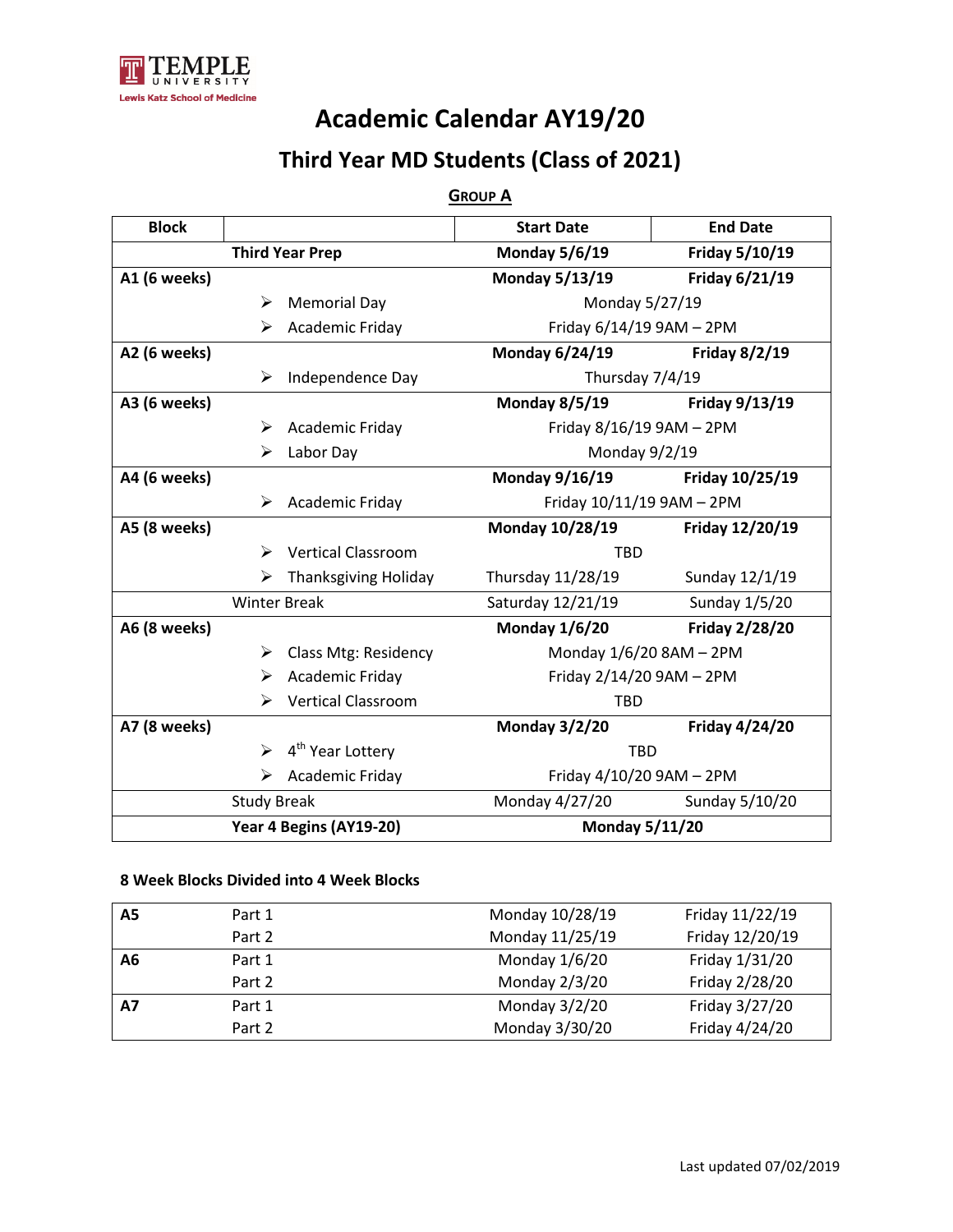

### **Third Year MD Students (Class of 2021)**

#### **GROUP B**

| <b>Block</b>            |                    |                                  | <b>Start Date</b>         | <b>End Date</b>       |
|-------------------------|--------------------|----------------------------------|---------------------------|-----------------------|
| <b>Third Year Prep</b>  |                    | <b>Monday 5/6/19</b>             | Friday 5/10/19            |                       |
| B1 (8 weeks)            |                    |                                  | <b>Monday 5/13/19</b>     | <b>Friday 7/5/19</b>  |
|                         | ➤                  | <b>Memorial Day</b>              | Monday 5/27/19            |                       |
|                         | ➤                  | Academic Friday                  | Friday 6/14/19 9AM - 3PM  |                       |
|                         | ⋗                  | Independence Day                 | Thursday 7/4/19           |                       |
| B2 (8 weeks)            |                    |                                  | <b>Monday 7/8/19</b>      | Friday 8/30/19        |
|                         |                    | $\triangleright$ Academic Friday | Friday 8/16/19 9AM - 3PM  |                       |
|                         | Labor Day          |                                  | Monday 9/2/19             |                       |
| B3 (8 weeks)            |                    |                                  | Tuesday $9/3/19$          | Friday 10/25/19       |
|                         | ➤                  | Academic Friday                  | Friday 10/11/19 9AM - 3PM |                       |
| B4 (6 weeks)            |                    |                                  | Monday 10/28/19           | Friday 12/6/19        |
|                         | ➤                  | <b>Vertical Classroom</b>        | <b>TBD</b>                |                       |
|                         | ➤                  | <b>Thanksgiving Holiday</b>      | Thursday 11/28/19         | Sunday 12/1/19        |
| B5 (6 weeks)            |                    |                                  | <b>Monday 12/9/19</b>     | Friday 1/31/20        |
|                         | ➤                  | <b>Winter Break</b>              | Saturday 12/21/19         | Sunday 1/5/20         |
|                         | ⋗                  | Class Mtg: Residency             | Monday 1/6/20 8AM - 2PM   |                       |
| <b>B6 (6 weeks)</b>     |                    |                                  | <b>Monday 2/3/20</b>      | Friday 3/13/20        |
|                         | ➤                  | Academic Friday                  | Friday 2/14/20 9AM - 3PM  |                       |
|                         | ⋗                  | <b>Vertical Classroom</b>        | <b>TBD</b>                |                       |
| <b>B7 (6 weeks)</b>     |                    |                                  | <b>Monday 3/16/20</b>     | <b>Friday 4/24/20</b> |
|                         | ↘                  | 4 <sup>th</sup> Year Lottery     | <b>TBD</b>                |                       |
| Academic Friday<br>⋗    |                    | Friday $4/3/20$ 9M $-$ 3PM       |                           |                       |
|                         | <b>Study Break</b> |                                  | Monday 4/27/20            | Sunday 5/10/20        |
| Year 4 Begins (AY19-20) |                    | <b>Monday 5/11/20</b>            |                           |                       |

#### **8 Week Blocks Divided into 4 Week Blocks**

| <b>B1</b> | Part 1 | Monday 5/13/19 | Friday 6/7/19   |
|-----------|--------|----------------|-----------------|
|           | Part 2 | Monday 6/10/19 | Friday 7/5/19   |
| <b>B2</b> | Part 1 | Monday 7/8/19  | Friday 8/2/19   |
|           | Part 2 | Monday 8/5/19  | Friday 8/30/19  |
| <b>B3</b> | Part 1 | Tuesday 9/3/18 | Friday 9/27/19  |
|           | Part 2 | Monday 9/30/19 | Friday 10/25/19 |